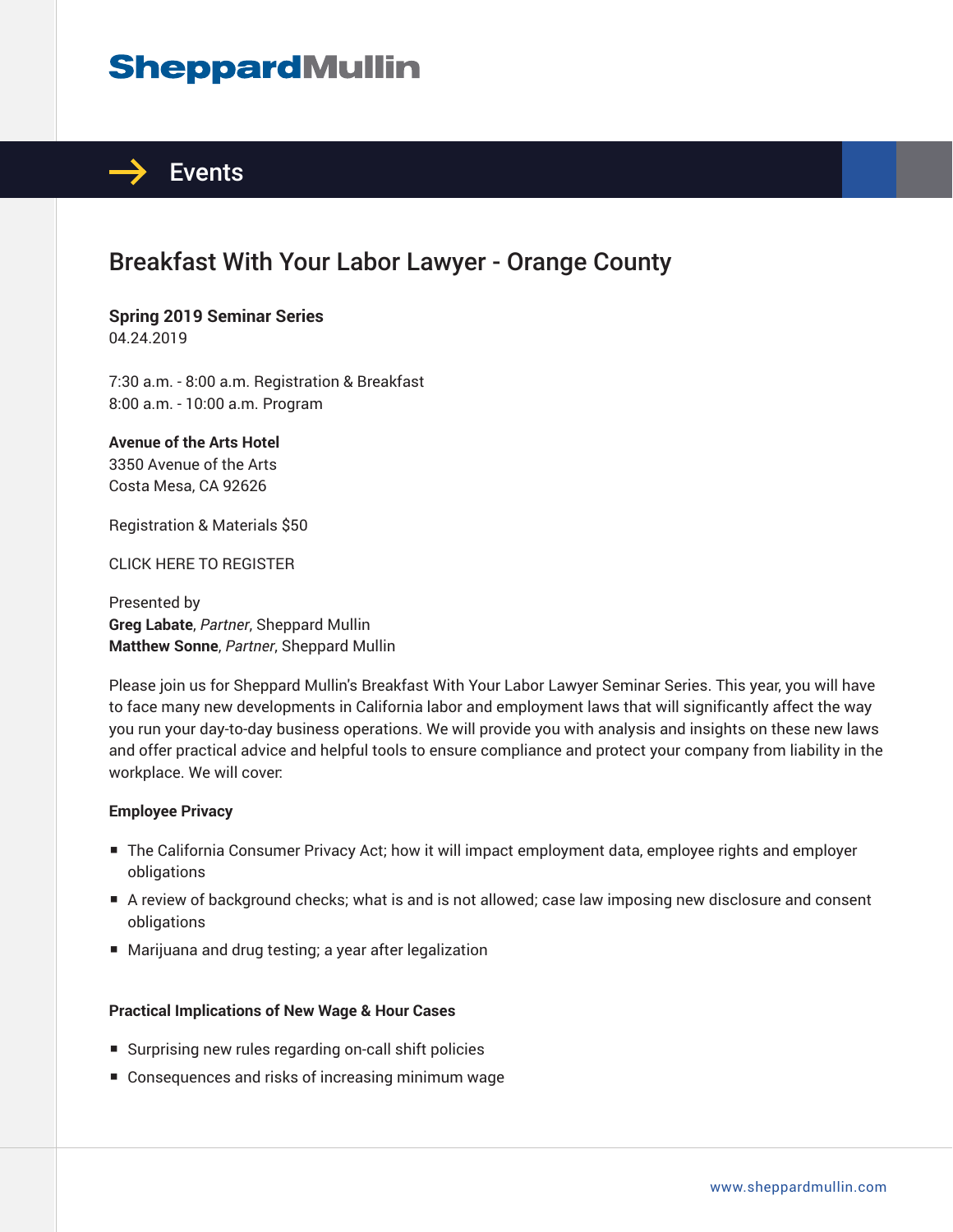## **SheppardMullin**

- Risk of rounding
- Timesheet certifications
- Importance of accurate time records and document retention policies
- Voluntary meal period waivers for healthcare employees
- Personal liability for civil penalties
- New tip pooling rules under federal/state law

#### **High Risk Areas for Employers**

- Independent contractors after the landmark Dynamex case
- Joint employer issues
- Uber/Lyft litigation and other service technology platforms
- Vendor engagement for payroll processors
- Employee non-solicit agreements under attack

#### **Sexual Harassment**

- New required harassment training
- The risk of sexual harassment litigation in the #MeToo world

#### **Federal Perspective**

- NLRB's new independent contractor test
- Effect of government shutdown on e-Verify, I-9s, visas and back pay

*Our attorneys will be available after the presentation to answer all of your legal questions.*

*If you have colleagues who share your interest in this topic, please invite them to attend with you.*

*We look forward to seeing you for this informative, engaging and interactive seminar.*

#### **MCLE Credit**

This activity complies with standards for Minimum Continuing Legal Education prescribed by the California State Bar and is approved for 2 hours of MCLE credit.

Sheppard, Mullin, Richter & Hampton LLP is a State Bar of California approved MCLE provider.

#### **HRCI Credit**

This program is approved for 2 (California) recertification credit hours toward aPHR™, aPHRi™, PHR®, PHRca®, SPHR®, GPHR®, PHRi™ and SPHRi™ recertification through the HR Certification Institute.